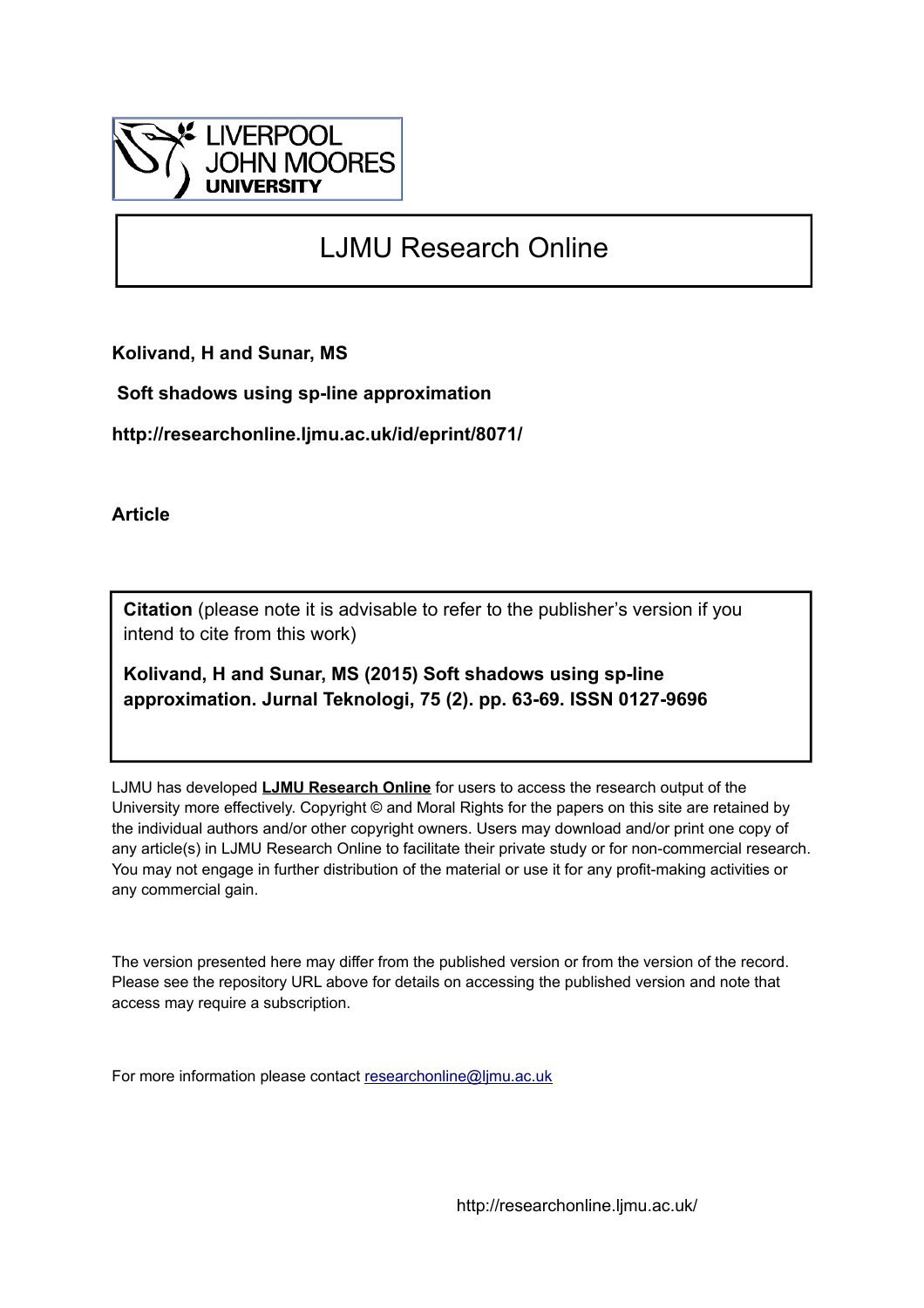# **SOFT SHADOWS USING SP-LINE APPROXIMATION**

Hoshang Kolivand\* , Mohd Shahrizal Sunar

MaGIC-X Universiti Teknologi Malaysia, 81310 UTM Johor Bahru, Johor, Malaysia

**Article history** Received *31 January 2014* Received in revised form *15 August 2014* Accepted *17 September 2014*

\*Corresponding author kolivand@magicx.my

**Graphical abstract Abstract**



Realistic soft shadows are an important factor to enhance the realism of Augmented Reality systems. Without shadows, virtual objects would look floating over the scene resulting unrealistic rendering of AR environment. Little attention has been directed towards balanced trade-off between shadow quality and computational cost. In this study, a new approach is proposed; Quadratic Sp-line Interpolation (QSI) to soften the outline of the shadow. QSI estimates the border of hard shadow samples. In more details, a reflective hemisphere is used to capture real light then to create an environment map. Implementation of the Median Cut algorithm is performed to locate the direction of real light sources on the environment map. Subsequently, the original hard shadows are retrieved and a sample of multilayer hard shadows is produced. The proposed technique is tested by using three samples of multilayer hard shadows with a varied number of light sources that are generated from the Median Cut algorithm. The experimental results show that the proposed technique has successfully produced realistic soft shadows with low computational costs.

*Keywords*: Component, augmented reality, shadows, soft shadows, reflective sphere

© 2015 Penerbit UTM Press. All rights reserved

# **1.0 INTRODUCTION**

AR technology is used in various fields such as medicine, education, manufacturing, advertising, gaming and tourism. AR technology is applied in certain important areas including learning, training, entertainment, information resources and exploration. It is also used in planning strategies and solving problems in which precision is required, and high cost and risks are inevitable. In this era of globalization, AR technology plays a significant role in the development of information technology both in the present time and in future.

To achieve photorealism in AR system, integration between virtual objects with real environments must be corrected. According to Sato *et al*. [4], three principal aspects are identified to achieve AR system of high quality including consistency in terms of geometry, illumination and time. Being consistent in

terms of geometry refers to correct locations for virtual objects in real environments, and consistency in terms of illumination is concerned with similarities between lighting of virtual objects with other objects in real environments while creating virtual shadows which are just like real shadows. Consistency in terms of time deals with the simultaneous and parallel movement of virtual objects with real objects in mixed environments so that interactions and the resulting motions become smooth and look realistic. This research has addressed the illumination aspect with regard to the impact of illumination leading to generating shadows in AR environment. Shadows are one of the most important aspects in mixed reality environments, with which the spectator is able to detect distance relationships between objects, and make the scene more realistic. Virtual objects lacking shadows in real environments result in AR environments which are not realistic, especially when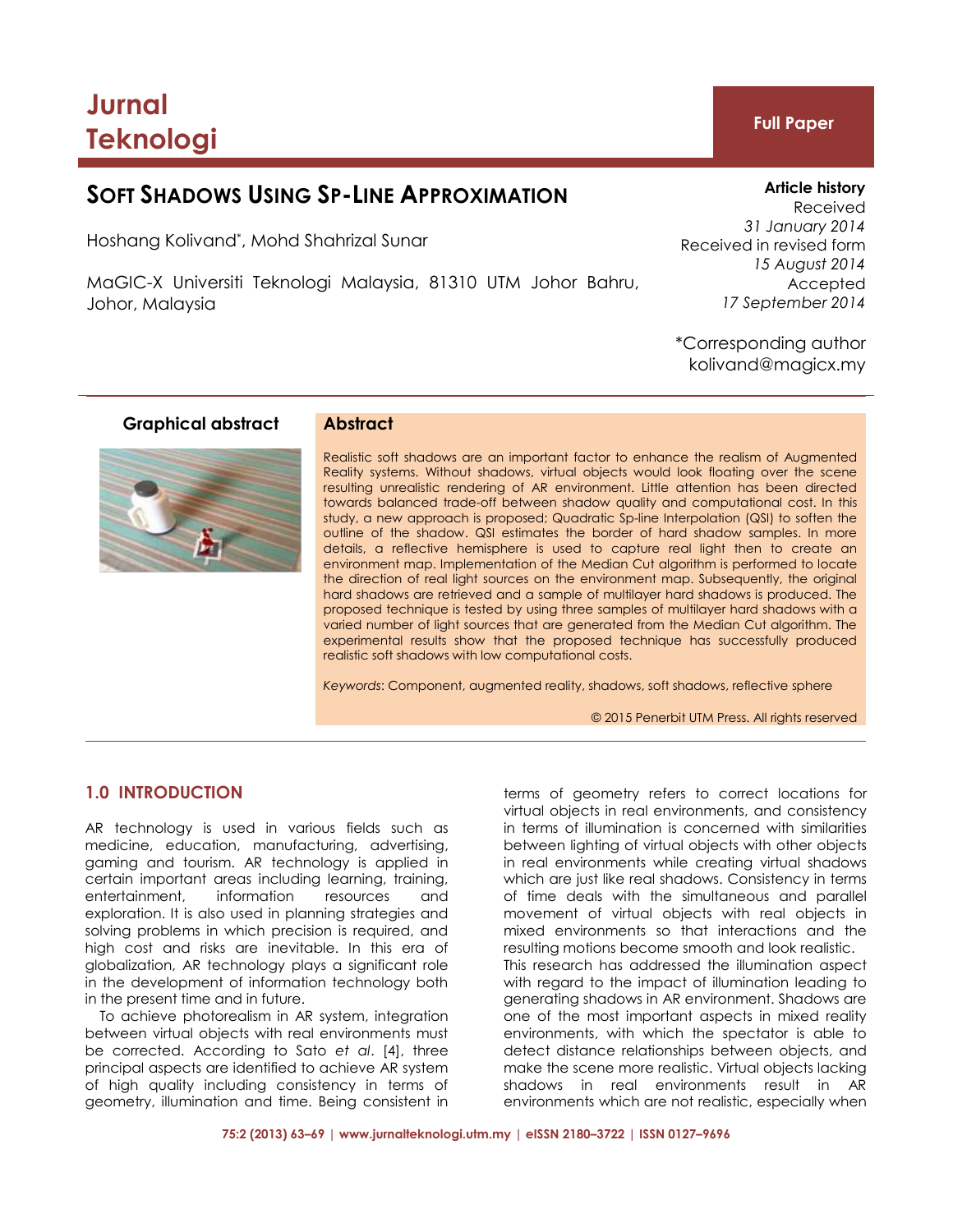real objects have shadows. Generally, virtual objects appear like floating things in AR environments. However, some shadow generation techniques produce soft shadows although at a high computational cost. This is due to the high usage of hardware resources at that time. Our Sp-line technique enhances the realism of soft shadows. The approach is based on a Quadratic Spline Interpolation (QSI) to soften the outline of the shadows.

# **2.0 LITERATURE**

Research on shadows in AR environment was initiated near two decades ago. A group of researchers have conducted research on shadows in AR environment including Naemura *et al*. [5], Sugano *et al*. [3], Gibson *et al*. [6], Haller *et al*. [7], Madsen *et al*. [2], Kanbara and Yokoya [8], Konttinen *et al*. [9], Jacobs *et al*. [1], Madsen and Laursen [10] , Jensen *et al*. [11], [20] and Kolivand *et al* [17]. Considering the problems and deficiencies found in current researches, it is necessary to continue studies on creation of shadows in AR environment, with which the problems can be reduced, and the quality of shadow can be improved.

Naemura *et al*. [5] proposed the concept of virtual light and virtual shadows. The concept of virtual shadows in this method is divided into four types including real to virtual shadows for rigid objects, real to virtual shadow for non-rigid objects, image-based virtual to virtual shadows, and virtual to real shadows. These methods project shadows of real objects onto virtual world and vice versa. A natural merge between real and virtual worlds will be obtained, in which shading and shadows correspond between these two worlds. Sugano *et al*. [3] and Madsen *et al*. [2] have also highlighted the importance of consistent shadows in AR environment.

With regard to shadow performance, some researchers conducted in [12], [6], [10], in which the proposed approaches are designed to run in graphics hardware offering an approach to balance the performance without sacrificing the visual quality of shadows. Besides that, generating shadows using shadow maps [3], [10], [18], [25] or shadow volumes [7], [19] can be developed at low costs. Meanwhile, Haller *et al*. [7] proposed the use of shadow volumes which is focused more on the shadow problems in AR systems. The reality of AR world is improved with real shadows projected onto virtual objects and vice versa.

The credibility of shadow creation can also be achieved through estimation of light source position. Research related to light source position can be found in [11], [13], [8], [26]. All the studies have the same objective which is to propose a method capable of creating lighting for virtual objects in AR environments as realistically as possible like in the real world. This research is based on principles and lessons from these research undertakings, which has

produced soft shadows with regard to real light source direction.

The current work is constructed based on projection shadows. Some improvements are employed to enhance the quality of soft shadows. Regarding projection shadows, the rendering time compared to current related works is needed. Many researchers have attempted to improve the soft shadow quality in AR but not much attention has been given to rendering time. Nakano *et al*. [21] introduced a technique to find the resolution of the light sources maps to create perceptually-correct shadows. Yeoh *et al*. [22] proposed a technique for realistic shadows in AR using a shadow segmentation approach which recovered geometrical information on multiple faded shadows.

# **3.0 METHODS AND MATERIALS**

The detailed process of generating realistic shadows is explained in this section. A framework is created where the development process of shadows and the method of soft shadow creation are demonstrated.

### **3.1 Full Hardware Setup**

The framework used in this research is shown in Figure 1. The problems of consistency of geometric and photometric registration as described in [14] are highlighted in the implementation processes. These problems need to be resolved especially when dealing with unrealistic fake shadow generation. Then, shadows will be rendered based on estimation of light source position in the real scene and correctperception of users' viewpoint will be obtained. To enhance the softness of shadow samples, QSI is employed.

The main contribution of this research is to apply QSI to enhance the realism and to employ DML to reduce the rendering time for AR systems. QSI tries to convert the sharp outline of samples to a smooth outline, while DML optimizes the number of layers, resulting in a reduction of rendering time.

#### **3.2 Implementation**

The system set-up in this research is illustrated in Figure 2. The set-up entails certain instruments such as computer, camera, marker and light source. The marker is constructed using a reflective sphere and a 2D marker. The camera detects the marker with a reflective sphere in the real scene. The relationship between the 2D marker and the camera coordinate system is determined using an existing technique [15]. This relationship is a significant step to complete the geometric registration so that the virtual object can be placed in the right position. The system detects the reflective sphere on the marker painted with glossy black paint with which the dynamic range problem is avoided to create the environment map. The environment map is used to define the incoming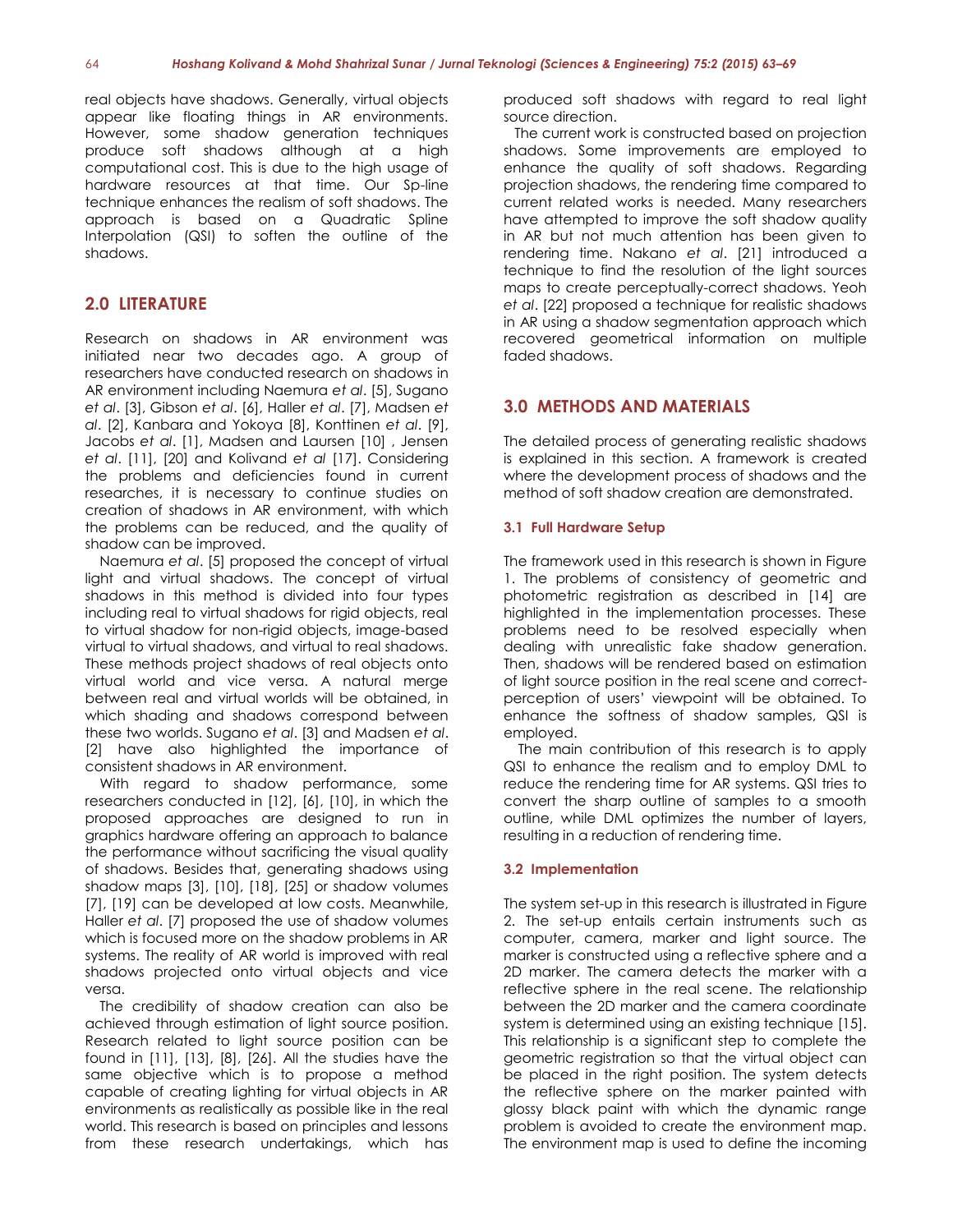light from all possible directions at some reference point using the median cut algorithm.



**Figure 1** Haller's method [7] for casting virtual shadows on real objects



**Figure 2** System set-up

This algorithm produces a set of light sources [15] and estimates the light source position in the real scene from the environment map. The light sources are used to generate realistic shadows. The soft shadows using QSI is applied to obtain smooth-edge outlines of shadows so that the shadows look realistic. Finally, the 3D virtual object with the correct attached shadow is rendered in the real scene.

#### **3.3 Light Source Tracking**

Reflective sphere is a spherical object with glossy surface applied to capture light from surrounding environment. In this paper, the reflective sphere is frequently used to obtain the position of the real light source. The purpose is to generate a virtual shadow with the same direction as the shadows in the real environment. The area of the reflective sphere which appears on camera view needs to be segmented into the image for the calculation purposes. Next, the

image is segmented to the pixel coordinates (Figure 2) [8].

The reflection of light from the reflective sphere falls on the surface of the ball and bounces the light back into the surrounding environment and the camera. This means that each pixel in the segmentation of the circle represents the light reflected from the surface of the reflective sphere. In this research, both the spherical coordinates and Cartesian coordinates are used in mapping the reflective sphere. The image of the circle segment is implemented using the forward mapping method. Forward mapping is implemented through each pixel in the circle segmentation of the reflective sphere where every appropriate pixel value is mapped to the environment map [15], [11].

The Median Cut algorithm which is used in this research aims to locate the source of light in the light probe image. This algorithm converts the light probe images to a group of light sources. The median cut algorithm splits the environment map image into 2n regions based on latitude and longitude format [15]. The regions which are already split have an equal light energy stemming from a light source. The process is shown in the introduced flowchart which is illustrated in Figure 3.



The advantages of using this algorithm include its being efficient, fast and easy to put into practice. The algorithm is immensely practical to be applied in merging the virtual object into the real scene.

### **3.4 Soft Shadows Generation**

The soft shadow method in this research is based on the concept of Heckbert and Herf [16] optimized with a new

This idea is enhancing both sides of the trade-off between qualities and rendering speed. The method produces a number of hard shadow samples. These samples consist of shadows of different dark colors and sizes, where the sizes are slightly smaller and bigger than those of the original shadows. During the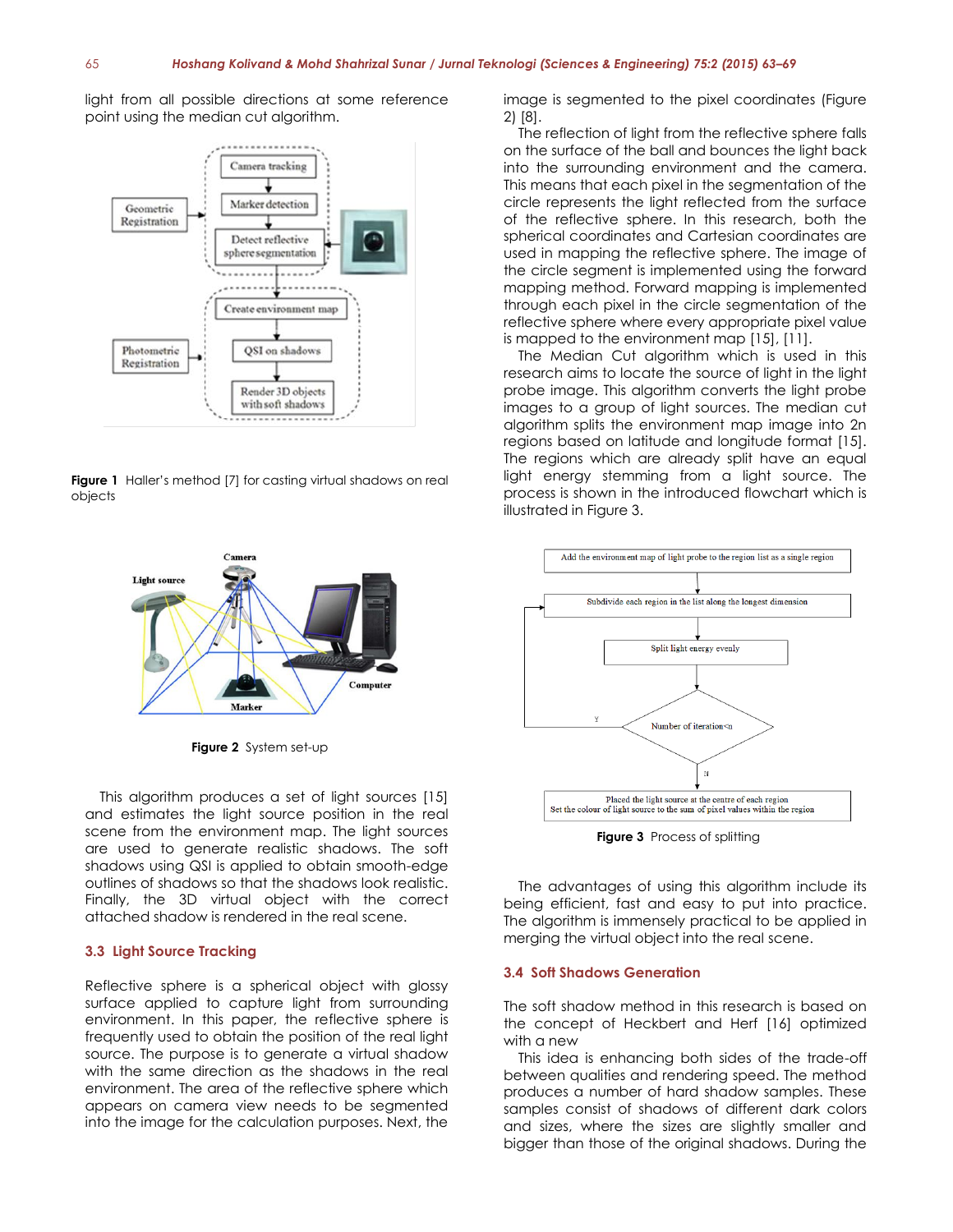procedure of reconstructing samples, the silhouette of samples is approximated by QSI. This approximation progressively renders the samples smoother. The number of samples influences the quality of soft shadows. In fact, the higher the number of samples used, the higher the quality of soft shadows generated and vice versa. The shadow boundary with the constant x:

$$
y' = y + \varepsilon \qquad (1)
$$

Where, ε represents the error for the original y which is computed by normal distribution.

$$
\varepsilon = N(0,1) \qquad (2)
$$

In this technique, the center of shadow is recognized with respect to the light source. Then, the silhouette of shadow is assessed using a projection shadow technique. By spreading away many pixels around the shadow silhouette with respect to the center of the shadow and applying QSI, a new approximation of shadow is constructed. The technique is repeated for each sample to achieve high quality shadows. The technique has balanced the trade-off between quality and rendering time.

Figure 4 illustrates how approximating could omit some of the sharp pointed parts of shadows with different degree of spline interpolations. The QSI is selected due to its capability of balancing the tradeoff, otherwise most of the time high degrees would be better to be used in finding the enhancement quality.

Having approximated all the new pixels with quadratic spline and extracted the shadow borders to the new approximation, a new smooth border is obtained under the following assumption:

$$
S_i(x) = a_i x^2 + b_i x + c_i, x \in [x_i, x_{i+1}]
$$
 (3)

Then,

$$
S(x) = \sum_{i} \frac{d_{i+1} - d_i}{2(x_{i+1} - x_i)} (x_{i+1} - x_i)^2 + d_i (x_{i+1} - x_i) + y_i
$$
 (4)

Where,

$$
d_i = \frac{y_{i+1} - y_i}{x_{i+1} - x_i} - d_{i-1}, d_0 = 0
$$
 (5)

For each  $(x, y)$  which in the shadow outline  $S(x)$  is the approximation of y to make the outline smooth, as can be seen in Figure 4. QSI changes the outline of shadow samples to become softer. The QSI is more effective when the objects are complicated. As can be seen from Figure 5, the sharp outline of shadow samples is changed to a soft outline. This technique enhances the quality of soft shadows.

Having produced the few hard-shadow samples, the samples are blended together in different dark colors and sizes. This process is performed by stacking on each other starting from the lighter dark color and

ending with the original color of the shadow. Figure 6 shows the overlapping process of samples of hard shadows to achieve the soft enough shadows.

In producing soft shadows, this technique takes advantage of two parameters called the length and gap factors. The length factor determines the lengths of soft shadows from the original hard shadows, while the gap factor determines the distance between hard shadows in the samples. Figure 6((c) and (d)) illustrates the concept of soft shadow creation using the length and gap factors.



**Figure 4** Different approximation using different degrees of interpolation



**Figure 5** The QSI approximation for a part shadow boundary

In summary, the light source position is recognized by Median Cut algorithm, which can be eliminated if the light source is controlled manually. Many hard samples are constructed based on changing the location of light source. QSI covers the quality of the object to generate shadows especially during the movement of objects.

# **4.0 RESULTS**

In this research, a virtual shadow produced by a virtual object is directly comparable with the shadows of real objects. It is essential to compare the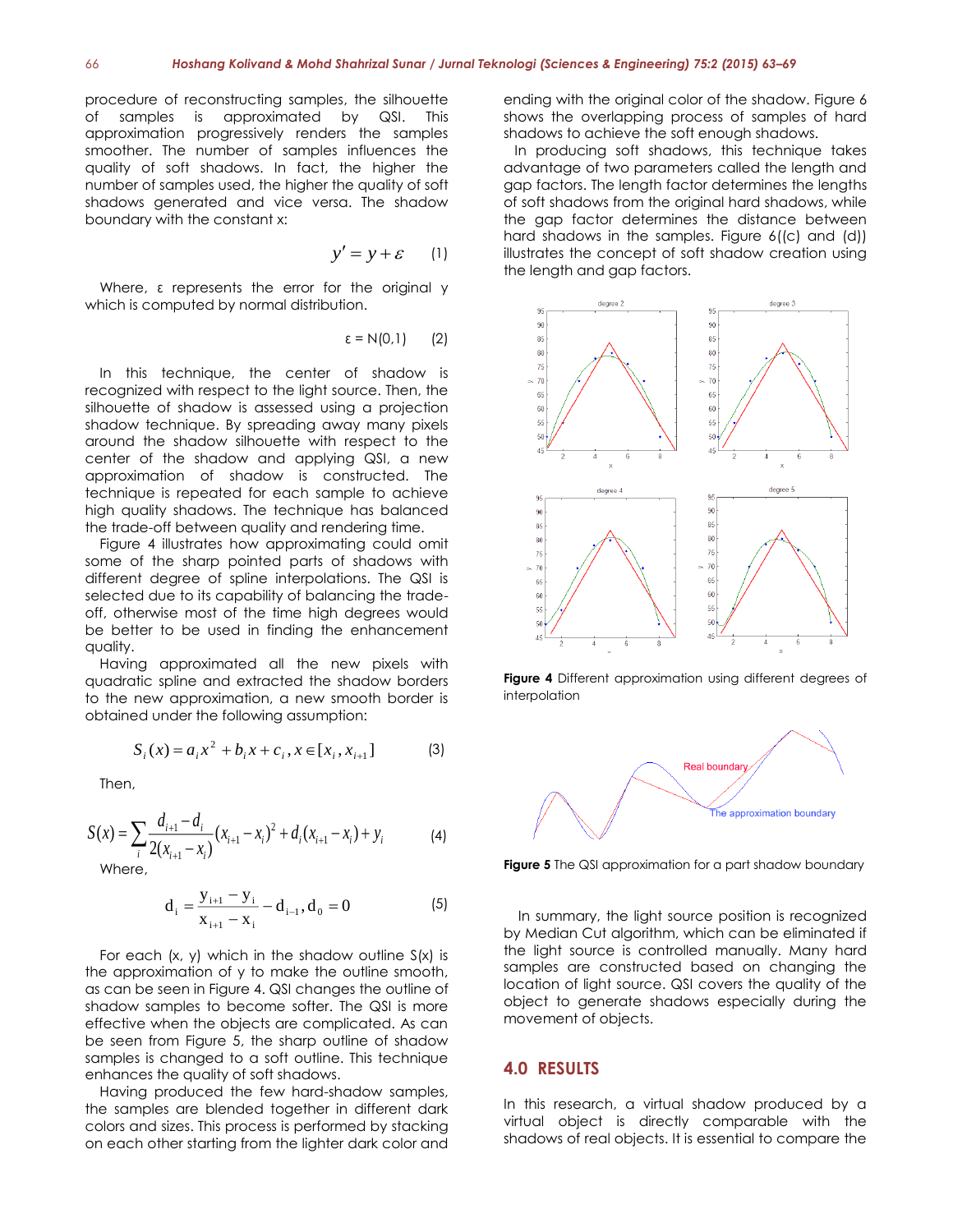quality of virtual shadows with the quality of shadows of the real objects. In addition, the virtual shadow generated in this research is based on the directions of real light sources. Therefore, virtual soft shadows produced in this research have the same directions as those of the real objects.



**Figure 6** The process of QSI approximation to achieve the soft shadow with a few samples

Figure 7, 8, 9 and 10 are generated using QSI technique. The result is acceptable compared to the real results. The virtual shadows produced by a virtual object are directly comparable with those of real objects.

This technique enhances the shadow quality. Nevertheless, the main shortcoming with our approach is self shadowing and casting shadows on other objects due to using projection shadows which can be solved by replacing the projection shadows with shadow maps or any other improvements on shadow maps such as Cascaded Shadow Maps [23] and Hybrid Shadow Maps [24].

# **5.0 CONCLUSION AND FUTURE WORK**

This research has implemented soft shadows in AR environments. Compared to hard shadows, the purpose of soft shadows is to add realistic features on shadows in AR environments. This is because of the fact that hard shadows still have drawbacks such as having sharp and hard-edged outlines, which are considered to be deficient in the appearance of shadows. The creation of soft shadows is based on the real light source in which the direction of virtual

shadows is similar to the direction of real shadows in the real environments. To improve the implementation process of soft shadows, QSI technique is applied to enhance the quality.

In conclusion, this research has resulted in the creation of realistic soft shadows based on real light source direction. In future works, the techniques to generate soft shadows can be improved based on system requirements. AR in outdoor rendering environments based on real light source from the sun could be more beneficial for mixed reality environments. In addition, virtual shadows produced in AR environments correspond to those of real objects and vice versa. To be more realistic in the context of AR environments, virtual objects in this environment must be illuminated with real lighting so as to appear as real objects.



**Figure 7** Soft shadows for a statue with 1762 triangles using QSI



**Figure 8** Soft shadows for a Cylinder with 216 triangles using QSI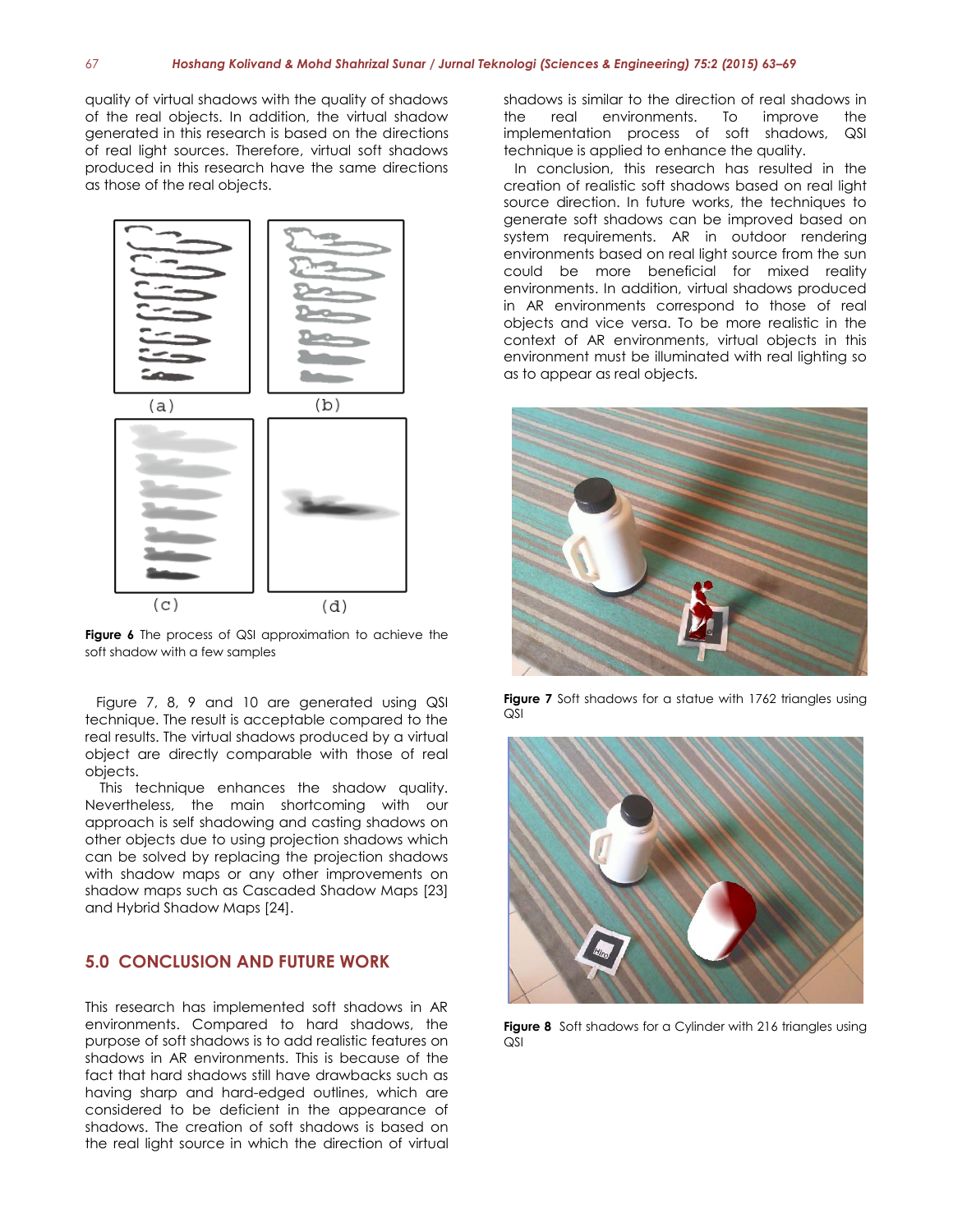

Figure 9 Soft shadows for a tree with 256364 triangles using QSI



**Figure 10** Soft shadows for a Boboboy with 373544 triangles using QSI

# **References**

- [1] Jacobs, K., C. Angus and C. Loscos. 2005. Automatic Generation of Consistent Shadows for Augmented Reality. In Proceedings Graphics Interface Conference 2005. Victoria, British Columbia, Canada. May 9-11, 2005. 113- 120.
- [2] Madsen, C. B., M. K. D. Sorensen and M. Vittrup. 2003. The Importance of Shadows in Augmented Reality. In Proceedings of the 6th Annual International Workshop on Presence, Presence 2003. Aalborg, Denmark. October 6-8, 2003. 21.
- [3] Sugano, N., H. Kato and K. Tachibana. 2003. The Effects of Shadow Representation of Virtual Objects in Augmented Reality. In Proceedings of 2nd IEEE/ACM International Symposium on Mixed and Augmented Reality (ISMAR 2003). October 7-10, 2003. 76-83.
- [4] Sato, I., Y. Sato and K. Ikeuchi. 1999. Acquiring a Radiance Distribution to Superimpose Virtual Objects onto a Real Scene. *IEEE Transactions on Visualization and Computer Graphics.* 5(1): 1-12.
- [5] Naemura, T., T. Nitta, A. Mimura, and H.Harashima. 2002. Virtual Shadows in Mixed Reality Environment using Flashlight-Like Devices. *Trans. Virtual Reality Society of Japan.* 7(2): 227-237.
- [6] Gibson, S., J. Cook, T. Howard, and R. Hubbold. 2003. Rapid Shadow Generation in Real-World Lighting

Environments. In Proceedings of Eurographics Symposium on Rendering (EGRW 2003). Belgium. June 25-26, 2003. 219-229.

- [7] Haller, M., S. Drab and W. Hartmann. 2003. A Real-Time Shadow Approach for an Augmented Reality Application Using Shadow Volumes. In Proceedings of the ACM Symposium on Virtual Reality Software and Technology (VRST 2003).Osaka, Japan. October 1-3, 2003. 56-65.
- [8] Kanbara, M. and N. Yokoya. 2004. Real-Time Estimation of Light Source Environment for Photorealistic Augmented Reality. In Proceedings of the 17th International Conference on Pattern Recognition. Cambridge,United Kingdom. August 23-26, 2004. 911-914.
- [9] Hughes, C. E., J. Konttinen, and S. N. Pattanaik. 2004. The Future of Mixed Reality: Issues in Illumination and Shadows. In The Interservice/Industry Training, Simulation and Education Conference (I/ITSEC). 2004(1). National Training Systems Association.
- [10] Madsen, C. B. and R. Laursen. 2007. A Scalable GPU-Based Approach to Shading and Shadowing for Photo-Realistic Real-Time Augmented Reality. Braz J., P-P Vasquez, J. Pereira (Eds.). In Proceedings of International Conference on Graphics Theory and Applications (GRAPP 2007). Barcelona, Spain. 252-261. Institute for Systems and Technologies of Information, Control and Communication.
- [11] Jensen, B. F., J. S. Laursen, J.B. Madsen, and T.W. Pedersen. 2009. Simplifying Real Time Light Source Tracking and Credible Shadow Generation for Augmented Reality. Institute for Media Technology, Aalborg University.
- [12] Gibson, S. and A. Murta. 2000. Interactive Rendering with Real World Illumination, In Proceedings of Eurographics Workshop on Rendering. 365-376.
- [13] Yan, F. 2008. Estimation of Light Source Environment For Illumination Consistency of Augmented Reality, In Congress on Image and Signal Processing (CISP 2008). Sanya, China. May 27-30, 2008. 771-775.
- [14] Kanbara, M. and N. Yokoya. 2002. Geometric and Photometric Registration for Real-Time Augmented Reality. In International Symposium on Mixed and Augmented Reality (ISMAR 2002). October 1, 2002. 279-280.
- [15] Debevec, P. 2005. A Median Cut Algorithm for Light Probe Sampling. In Proceedings of International Conference and Exhibition on Computer Graphics and Interactive Techniques (SIGGRAPH 2005). Los Angeles, California. July 31-August 4, 2005.
- [16] Herf, M. and P. S. Heckbert. 1996. Fast Soft Shadows. In Visual Proceedings of International Conference and Exhibition on Computer Graphics and Interactive Techniques (SIGGRAPH 1996). New Orleans, Louisiana USA. August 4-9, 1996. 145.
- [17] Kolivand, H. and S. M. Sunar. 2012. Covering Photometric Properties of Outdoor Components with the Effects of Sky Color in Mixed Reality. Multimedia Tools and Applications, Under revision.
- [18] Kolivand, H. and S. M. Sunar. 2013. A Survey on Volume Shadows in Computer Graphics. *IETE Technical Review*. 30(1): 38-46.
- [19] Kolivand, H. and S.M. Sunar. 2012. An Overview on Based Real-Time Shadow Techniques in Virtual Environment. *TELKOMNIKA Indonesian Journal of Electrical Engineering.* 10(1): 171-178.
- [20] Carmigniani, J. *et al.* 2011. Augmented reality Technologies, Systems and Applications. *Journal of Multimedia Tools and Applications.* 51(1): 341-377.
- [21] Nakano, G., I. Kitahara and Y. Ohta. 2008. Generating Perceptually-correct Shadows for Mixed Reality. In Proceedings of the 7th IEEE/ACM International Symposium on Mixed and Augmented Reality (ISMAR 2008). Cambridge, UK. September 15018, 2008. 173-174.
- [22] Yeoh, R.C. and S. Z. Zhou. 2009. Consistent Real-time Lighting for Virtual Objects in Augmented Reality. In Proceedings of the 8th IEEE International Symposium on